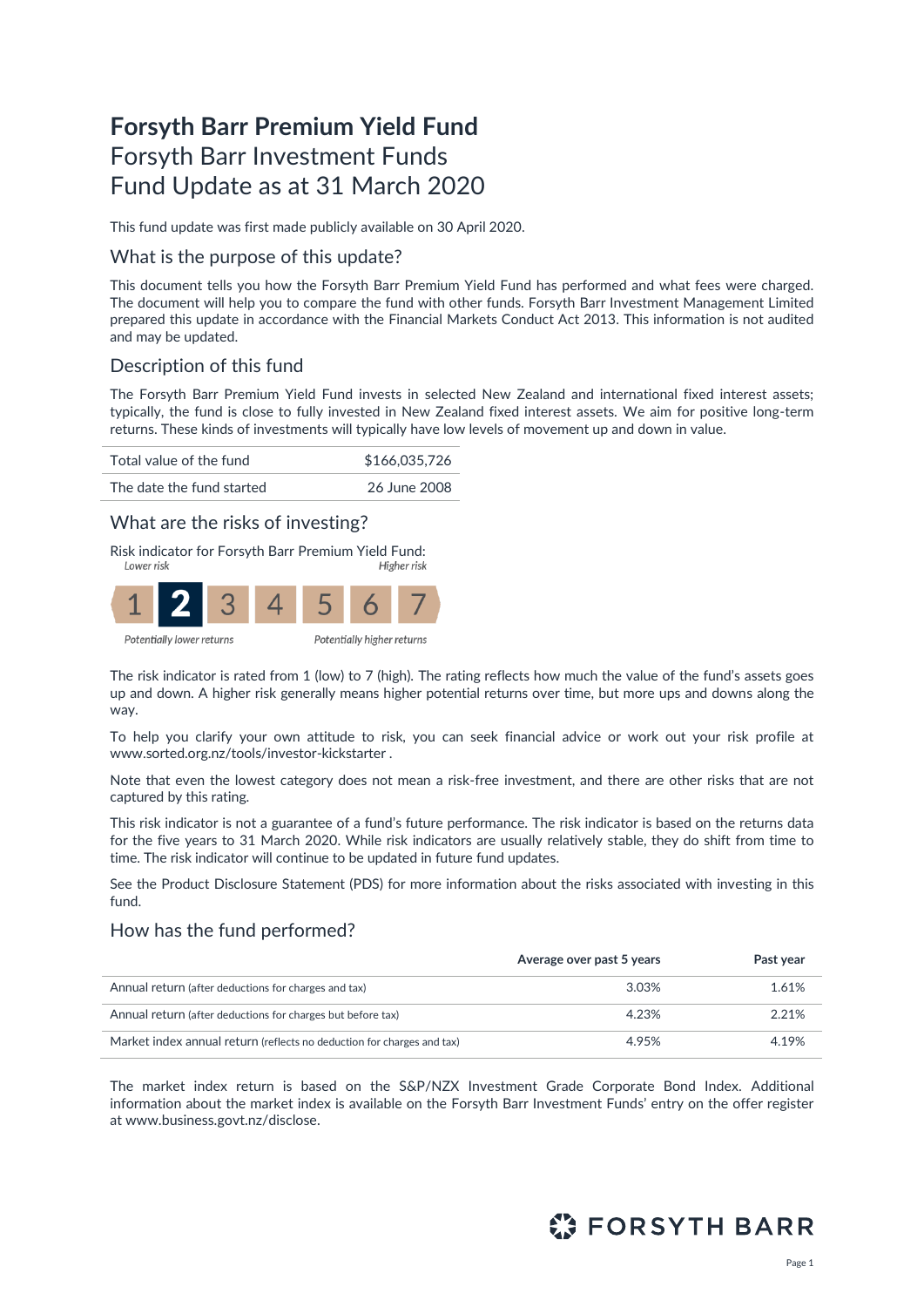#### Annual return graph



This shows the return after fund charges and tax for each of the last 10 years ending 31 March. The last bar shows the average annual return for the last 10 years, up to 31 March 2020.

Important: This does not tell you how the fund will perform in the future.

Returns in this update are after tax at the highest prescribed investor rate (PIR) of tax for an individual New Zealand resident. Your tax may be lower.

### What fees are investors charged?

Investors in the Forsyth Barr Premium Yield Fund are charged fund charges. In the year to 31 March 2019 these were:

|                                                       | % of net asset value <sup>1</sup> |
|-------------------------------------------------------|-----------------------------------|
| Total fund charges                                    | 0.81%                             |
| Which are made up of:                                 |                                   |
| Total management and administration charges including | 0.81%                             |
| Manager's basic fee                                   | 0.76%                             |
| Other management and administration charges           | 0.05%                             |
| Total performance-based fees                          | 0.00%                             |
|                                                       | Dollar amount per investor        |
| Other charges                                         | \$0.00                            |
|                                                       |                                   |

Investors are not currently charged any other fees. See the PDS for more information about fees. Small differences in fees and charges can have a big impact on your investment over the long term.

#### **Example of how this applies to an investor**

Jane had \$10,000 in the fund at the start of the year and did not make any further contributions. At the end of the year, Jane received a return after fund charges were deducted but before tax of \$221 (that is 2.21% of her initial \$10,000). This gives Jane a total return after tax of \$161 for the year.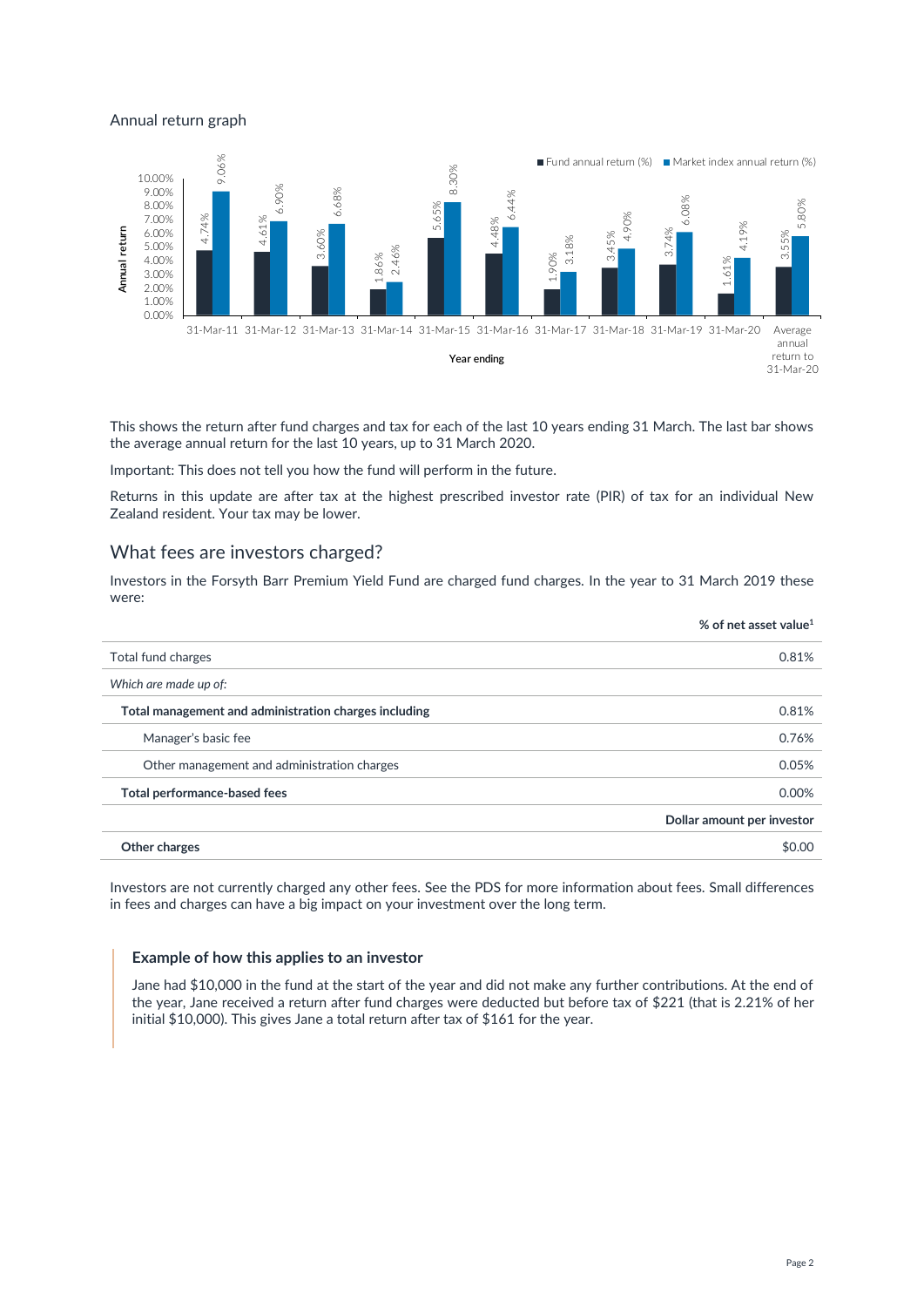# What does the fund invest in?

This shows the types of assets that the fund invests in.



#### Actual investment mix

## Target investment mix

| Cash and cash equivalents    | 5.00%    |
|------------------------------|----------|
| New Zealand fixed interest   | 90.00%   |
| International fixed interest | 5.00%    |
| Australasian equities        | 0.00%    |
| International equities       | 0.00%    |
| Listed property              | 0.00%    |
| Unlisted property            | $0.00\%$ |
| Commodities                  | 0.00%    |
| Other                        | 0.00%    |

## Top 10 investments

|                | Name                                                                | Percentage of<br>fund net assets | <b>Type</b>                   | Country     | <b>Credit rating</b><br>(if applicable) |
|----------------|---------------------------------------------------------------------|----------------------------------|-------------------------------|-------------|-----------------------------------------|
| 1              | ANZ transactional bank account                                      | 12.38%                           | Cash and cash<br>equivalents  | New Zealand | AA-                                     |
| $\overline{2}$ | New Zealand Local Government Funding<br>Agency Ltd 14/04/2033 3.50% | 11.03%                           | New Zealand fixed<br>interest | New Zealand | $AA+$                                   |
| 3              | Bank of New Zealand Subordinated Note<br>17/12/2025 5.314%          | 4.15%                            | New Zealand fixed<br>interest | New Zealand | BBB+                                    |
| 4              | New Zealand Local Government Funding<br>Agency Ltd 15/04/2025 2.75% | 3.91%                            | New Zealand fixed<br>interest | New Zealand | $AA+$                                   |
| 5              | New Zealand Local Government Funding<br>Agency Ltd 15/04/2027 4.50% | 3.60%                            | New Zealand fixed<br>interest | New Zealand | $AA+$                                   |
| 6              | Vector Ltd 14/03/2024 4.996%                                        | 2.62%                            | New Zealand fixed<br>interest | New Zealand | <b>BBB</b>                              |
| 7              | Housing New Zealand 3.36% 12/06/2025                                | 2.58%                            | New Zealand fixed<br>interest | New Zealand | $AA+$                                   |
| 8              | Housing New Zealand 3.42% 18/10/2028                                | 2.07%                            | New Zealand fixed<br>interest | New Zealand | $AA+$                                   |
| 9              | Transpower New Zealand Ltd 30/06/2022<br>4.30%                      | 2.05%                            | New Zealand fixed<br>interest | New Zealand | $AA-$                                   |
| 10             | GMT Bond Issuer Limited 23/06/2022<br>5.00%                         | 1.94%                            | New Zealand fixed<br>interest | New Zealand | BBB+                                    |

The top 10 investments make up 46.33% of the fund.